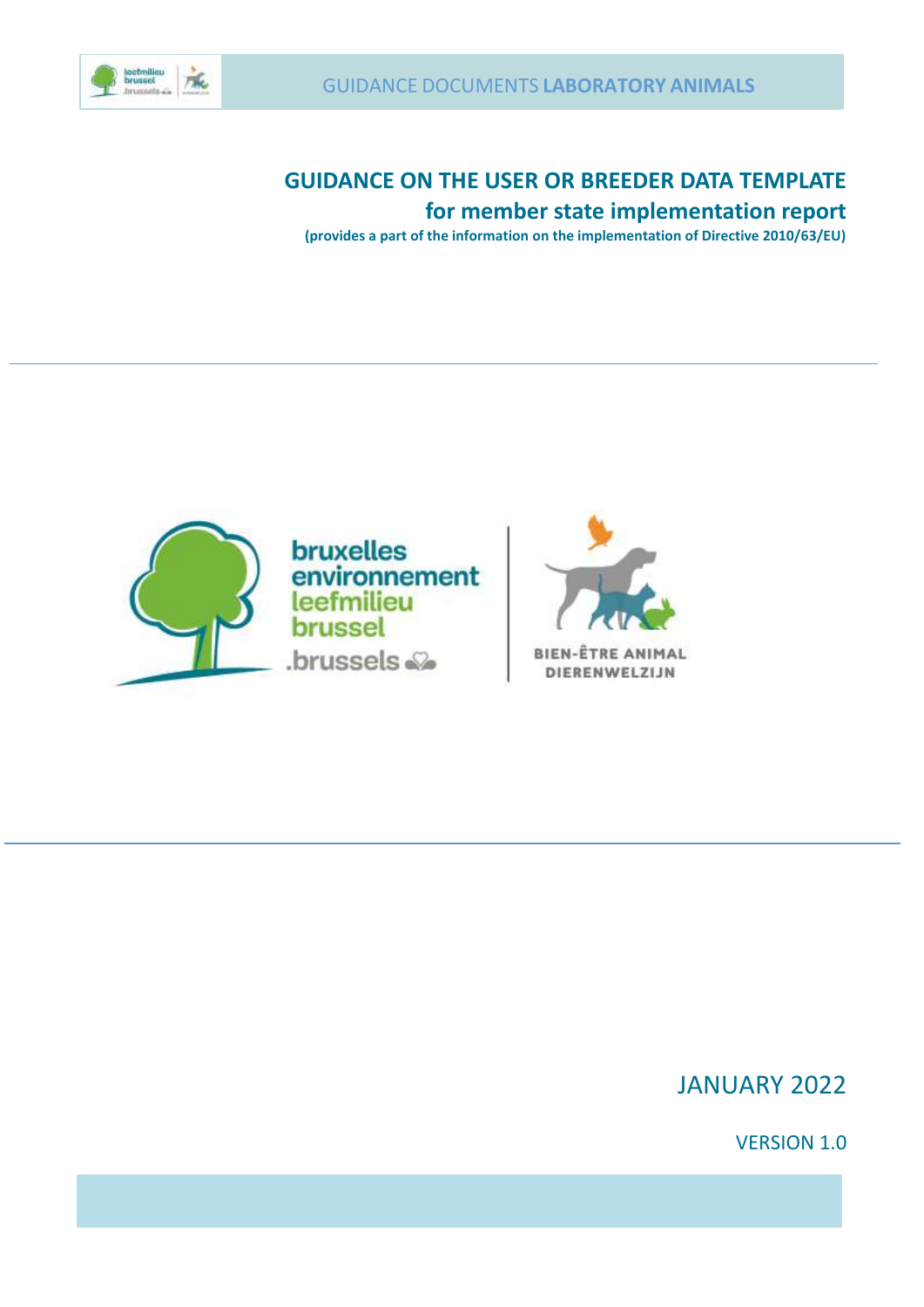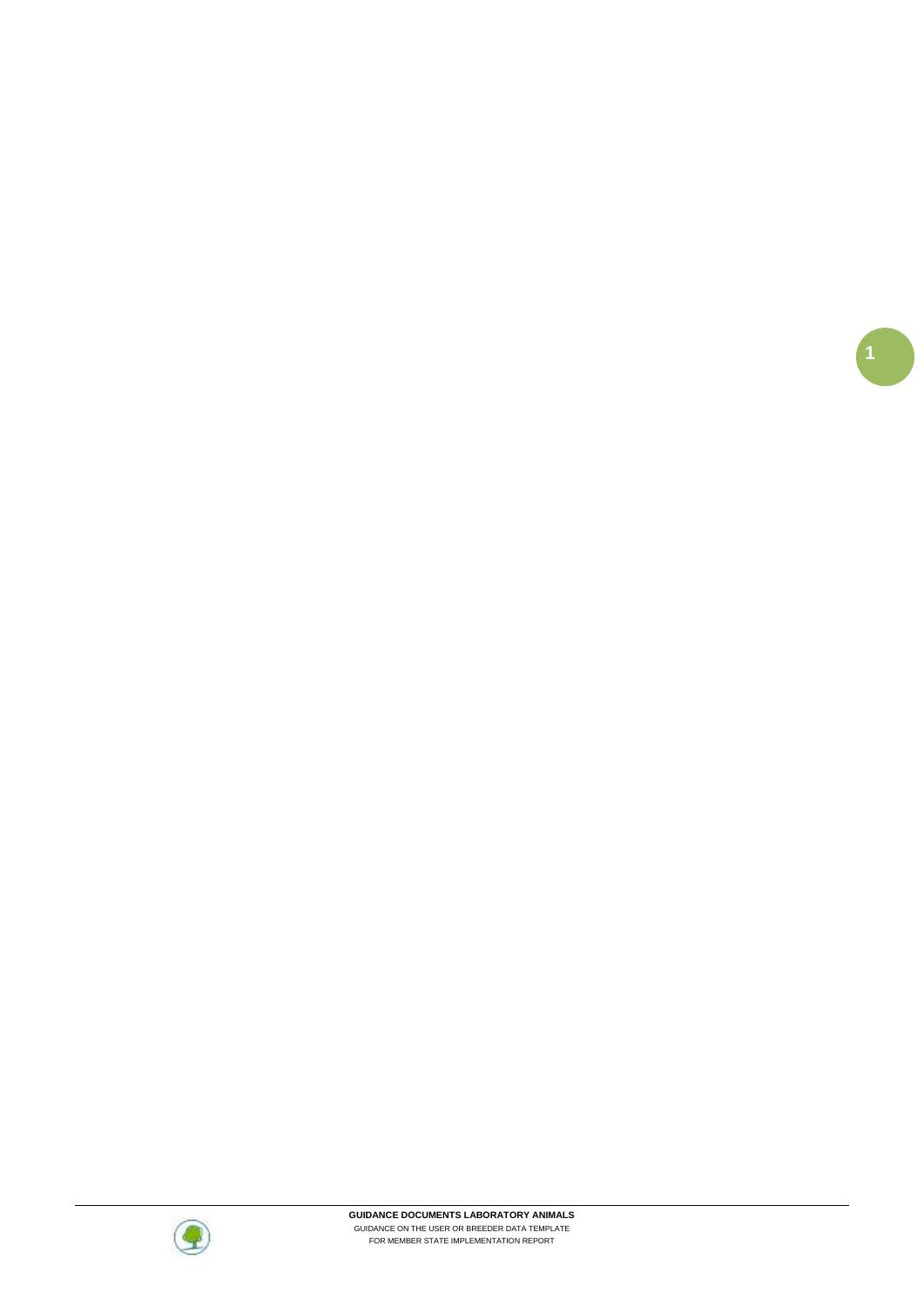# **GUIDANCE ON THE USER OR BREEDER DATA TEMPLATE**

for member state implementation report (provides a part of the information on the implementation of Directive 2010/63/EU)

### **TABLE OF CONTENTS**

|    |      | TISSUE SAMPLING FOR THE PURPOSES OF GENETIC CHARACTERISATION CARRIED OUT WITH OR WITHOUT |  |  |  |  |
|----|------|------------------------------------------------------------------------------------------|--|--|--|--|
|    |      |                                                                                          |  |  |  |  |
|    |      | ANIMALS BRED AND BORN (INCLUDING BY CAESAREAN SECTION) FOR USE IN PROCEDURES AND KILLED  |  |  |  |  |
|    |      |                                                                                          |  |  |  |  |
| 1. |      |                                                                                          |  |  |  |  |
| 2. |      |                                                                                          |  |  |  |  |
|    | 2.1. |                                                                                          |  |  |  |  |
|    | 2.2. |                                                                                          |  |  |  |  |
|    | 2.3. |                                                                                          |  |  |  |  |
|    | 2.4. |                                                                                          |  |  |  |  |
|    | 2.5. |                                                                                          |  |  |  |  |
|    | 2.6. |                                                                                          |  |  |  |  |
| 3. |      |                                                                                          |  |  |  |  |
| 4. |      |                                                                                          |  |  |  |  |
| 5. |      |                                                                                          |  |  |  |  |
|    |      |                                                                                          |  |  |  |  |
|    |      |                                                                                          |  |  |  |  |

<span id="page-2-0"></span>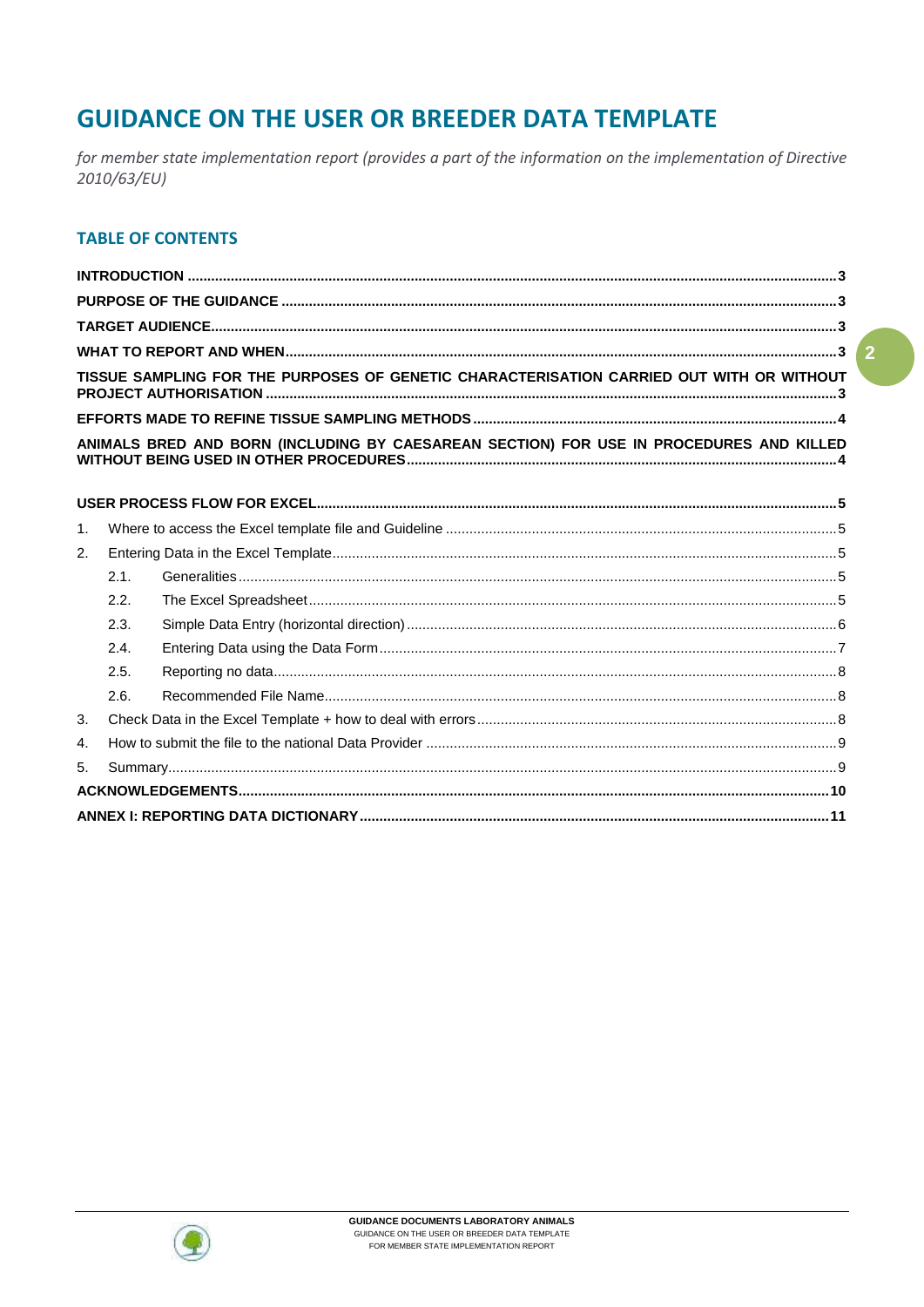## **INTRODUCTION**

Directive 2010/63/EU on the protection of animals used for scientific purposes and the related Commission Implementing Decision 2020/569/EU lays down the requirements *inter alia* for the provision of information on the implementation of this Directive to the Commission.

Some information for the implementation report is required from users and breeders of animals.

A Microsoft Excel spreadsheet is provided as a tool for capturing part of this information at its source. It is designed to make the process of entering information more efficient and to minimize errors.

### <span id="page-3-0"></span>**PURPOSE OF THE GUIDANCE**

The purpose of this guide is to explain the steps required to complete the Excel spreadsheet that will contain a part of the information that you need to submit to your regional authorities **on tissue sampling and animals bred and killed without being used**. It is important that you understand what each column within the Excel spreadsheet represents and what values you may write for each column (Text, Numbers, "Yes", "No").

### <span id="page-3-1"></span>**TARGET AUDIENCE**

It is designed to be used **by all users and breeders** to submit information to their respective authorities in line with national instructions.

## <span id="page-3-2"></span>**WHAT TO REPORT AND WHEN**

**All** users and breeders shall report

- 1. information and numbers regarding species, methods and their related actual severity in respect of **tissue sampling for the purposes of genetic characterisation carried out with or without project authorisation** (Details can be found in Annex II, Section D (Principles of Replacement, reduction and Refinement), point 3 of Commission Implementing Decision 2020/569/EU);
- 2. efforts made to **refine** tissue sampling methods (See Annex II, Section D (Principles of Replacement, reduction and Refinement), point 3 of Commission Implementing Decision 2020/569/EU);
- 3. the species and numbers of **animals that were bred** and born (including by Caesarean section) for use in procedures and, having **never been used** in any procedures**, were killed** during the reported year (Details can be found in Annex II, Section C (Operation), point 2 of Commission Implementing Decision 2020/569/EU).

This, to be reported, information must be collected from 01 January to 31 December of each year and sent to Brussels Environment by the 31st of January of the following year (through the Ethical Commission).

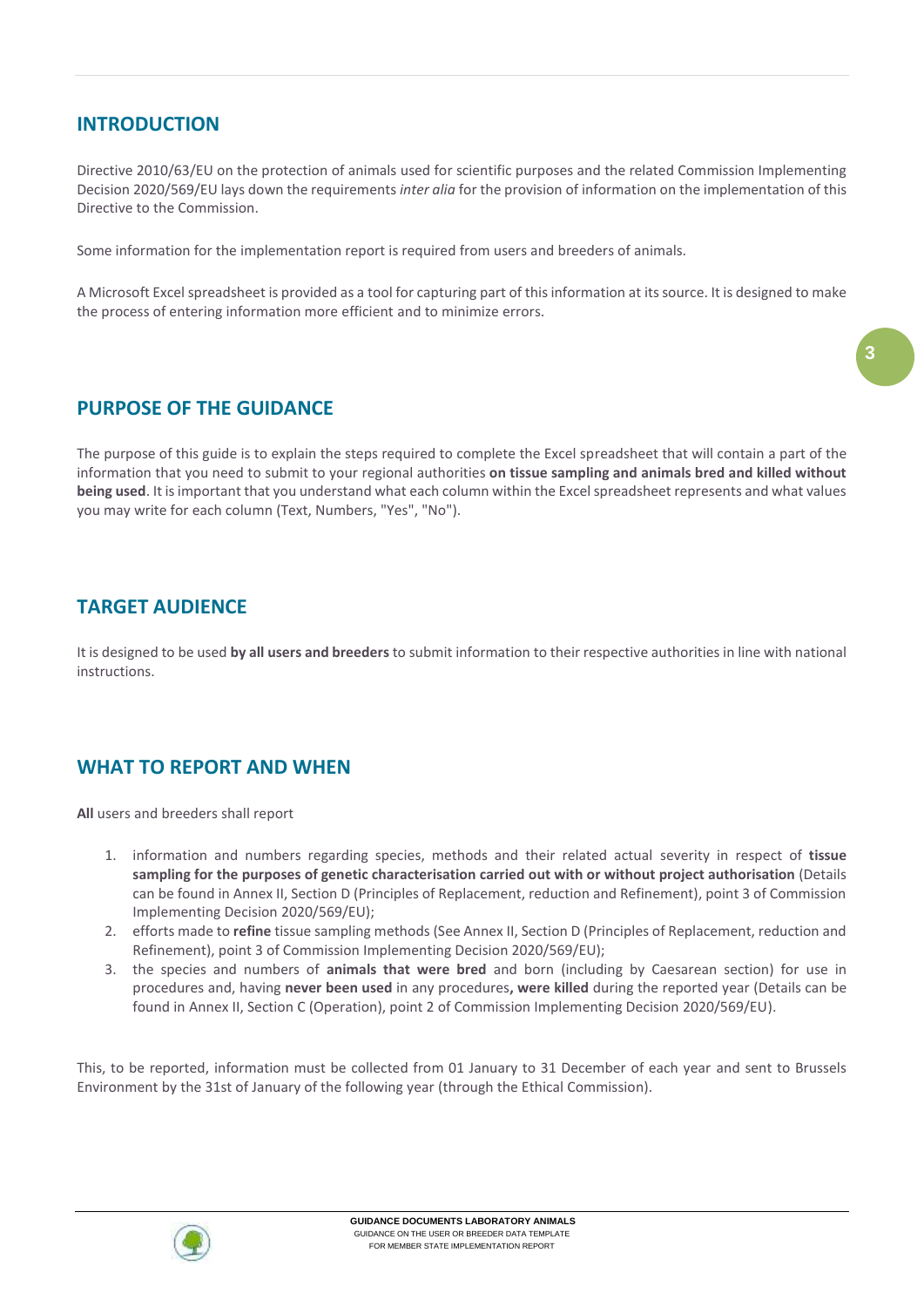## **TISSUE SAMPLING FOR THE PURPOSES OF GENETIC CHARACTERISATION CARRIED OUT WITH OR WITHOUT PROJECT AUTHORISATION**

Tissue sampling for the purposes of genetic characterisation is carried out on animals by users as well as breeders. As some tissue sampling methods require a project authorisation, some information concerning tissue sampling is already included in the annual statistics :

- **included** in the user's annual statistics (columns X Z in the Statistical Excel sheet): animals which underwent
	- invasive tissue sampling and were used in other procedures
	- invasive tissue sampling but have not been used in other procedures and have been killed
	- invasive tissue sampling, were found unsuitable for the procedure and will be re-used in another procedure
	- non-invasive tissue sampling and were used in procedures
	- tissue sampling using tissue from marking and were used in procedures
- **not included** in the annual statistics : animals which underwent
	- non-invasive tissue sampling, and tissue sampling using tissue from the marking of the animals by breeders
	- non-invasive tissue sampling, and tissue sampling using tissue from the marking of the animals by users (while the animals have not been used in a procedure)

Therefore, it is important that the missing data (data **not included** in the annual statistics) is collected from **all** authorised users and breeders by means of the "User/breeder data template for MS Implementation Report" which can be found on the website of Brussels Environment. **To collect the data from animals not included in the annual statistics on tissue sampling, please use Record type [IR1] in sheet "List".**

|                | Entry data                                                               |           |                       |                    |
|----------------|--------------------------------------------------------------------------|-----------|-----------------------|--------------------|
| $\overline{2}$ |                                                                          |           |                       |                    |
|                | 3 Record type *                                                          | LA Number | <b>Project Number</b> | <b>Region Code</b> |
|                | 4 [IR1] Tissue sampling (non-invasive genotyping or from surplus tissue) |           |                       |                    |
| 5              |                                                                          |           |                       |                    |
| 6              |                                                                          |           |                       |                    |

Provide the animal species, numbers of animals and method of tissue sampling.

### **EFFORTS MADE TO REFINE TISSUE SAMPLING METHODS**

The Excel Form contains an additional sheet "Efforts to refine" that allows the user to inform about their efforts to refine tissue sampling methods. This is a free text field of up to 1500 characters.

This allows information to be collected from users so that a national summary of such efforts can be submitted as part of the Member State implementation report.

## **ANIMALS BRED AND BORN (INCLUDING BY CAESAREAN SECTION) FOR USE IN PROCEDURES AND KILLED WITHOUT BEING USED IN OTHER PROCEDURES**

These include **all other animals bred, killed** and **not reported** under the annual EU statistics, including animals killed for organs or tissues and animals from the creation and maintenance of genetically altered (GA) animal lines, which are not covered and reported in the annual statistics.

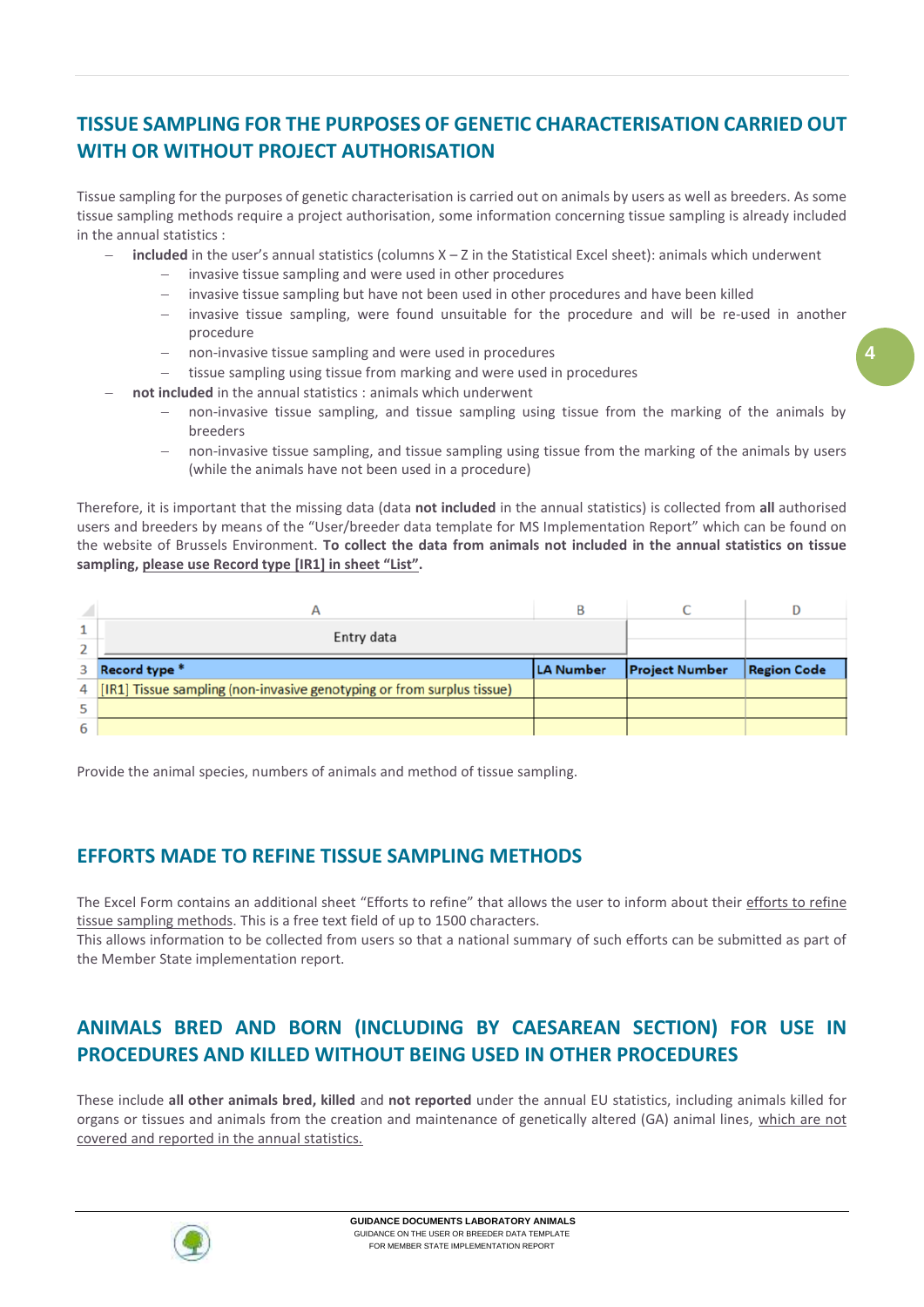It is important that data on animals bred, killed and not used is collected from all authorised users and breeders by means of the "User/breeder data template for MS Implementation Report" which can be found on the website of Brussels Environment. **To collect the data, please use Record type [IR2] in sheet "List".**

|   | Entry data                                                           |              |                       |                    |
|---|----------------------------------------------------------------------|--------------|-----------------------|--------------------|
|   |                                                                      |              |                       |                    |
|   | 3 Record type *                                                      | LA Number    | <b>Project Number</b> | <b>Region Code</b> |
| 4 | [IR2] Animals bred and killed without being used in other procedures | $\mathbf{v}$ |                       |                    |
|   |                                                                      |              |                       |                    |
| 6 |                                                                      |              |                       |                    |

<span id="page-5-0"></span>Provide the animal species, numbers of animals, genetic status and purpose (creation of a new GA line, maintenance of colonies or collection of organs/tissue).

Subsequently, all the reported information elements allow data then to be grouped in the following categories as required by the implementation report:

- a) genetically normal animals not providing organs and/or tissues: excludes animals as a result of a creation of a new GA line and from the maintenance of a GA line, which are to be reported in the categories referred to in points (d) and (e) respectively;
- b) genetically normal animals providing organs and/or tissues: includes animals as a result of creation of a new GA line and from maintenance of a GA line, when providing organs and/or tissues;
- c) GA animals providing organs and/or tissues: includes animals as a result of creation of a new GA line and from maintenance of a GA line, when providing organs and/or tissues;
- d) genetically normal animals (wild type offspring) as a result of the creation of a new GA line: excludes animals that were genotyped using invasive method and animals from a harmful phenotype line that experienced adverse effect;
- e) animals from the maintenance of a GA line covering all GA and wild type offspring of both harmful and nonharmful phenotype: excludes animals that were genotyped using invasive method and animals from a harmful phenotype line that experienced adverse effect.

## **USER PROCESS FLOW FOR EXCEL**

#### <span id="page-5-1"></span>**1. WHERE TO ACCESS THE EXCEL TEMPLATE FILE AND GUIDELINE**

You can download the Excel template (User or breeder data template for MS Implementation Report v1.00) for completion and the Guideline on the user or breeder data template for member state implementation report from:

- <https://leefmilieu.brussels/themas/dierenwelzijn/dierproeven-een-strikt-omlijnde-praktijk>
- Or [https://environnement.brussels/thematiques/bien-etre-animal/lexperimentation-animale-une](https://environnement.brussels/thematiques/bien-etre-animal/lexperimentation-animale-une-pratique-tres-encadree)[pratique-tres-encadree](https://environnement.brussels/thematiques/bien-etre-animal/lexperimentation-animale-une-pratique-tres-encadree)

#### <span id="page-5-2"></span>**2. ENTERING DATA IN THE EXCEL TEMPLATE**

Once you have downloaded the correct Excel Template, you need to enter your animal data into the spreadsheet.

#### **The template requires/allows only the relevant questions to be entered, based on the record type.**

#### <span id="page-5-3"></span>**2.1. Generalities**

To use the Excel template, you must have Microsoft Office 2003 or later. The spreadsheet is "locked" to restrict modifications. The structure of the spreadsheet should not be modified or it may risk rejection of submission due to an invalid entry.

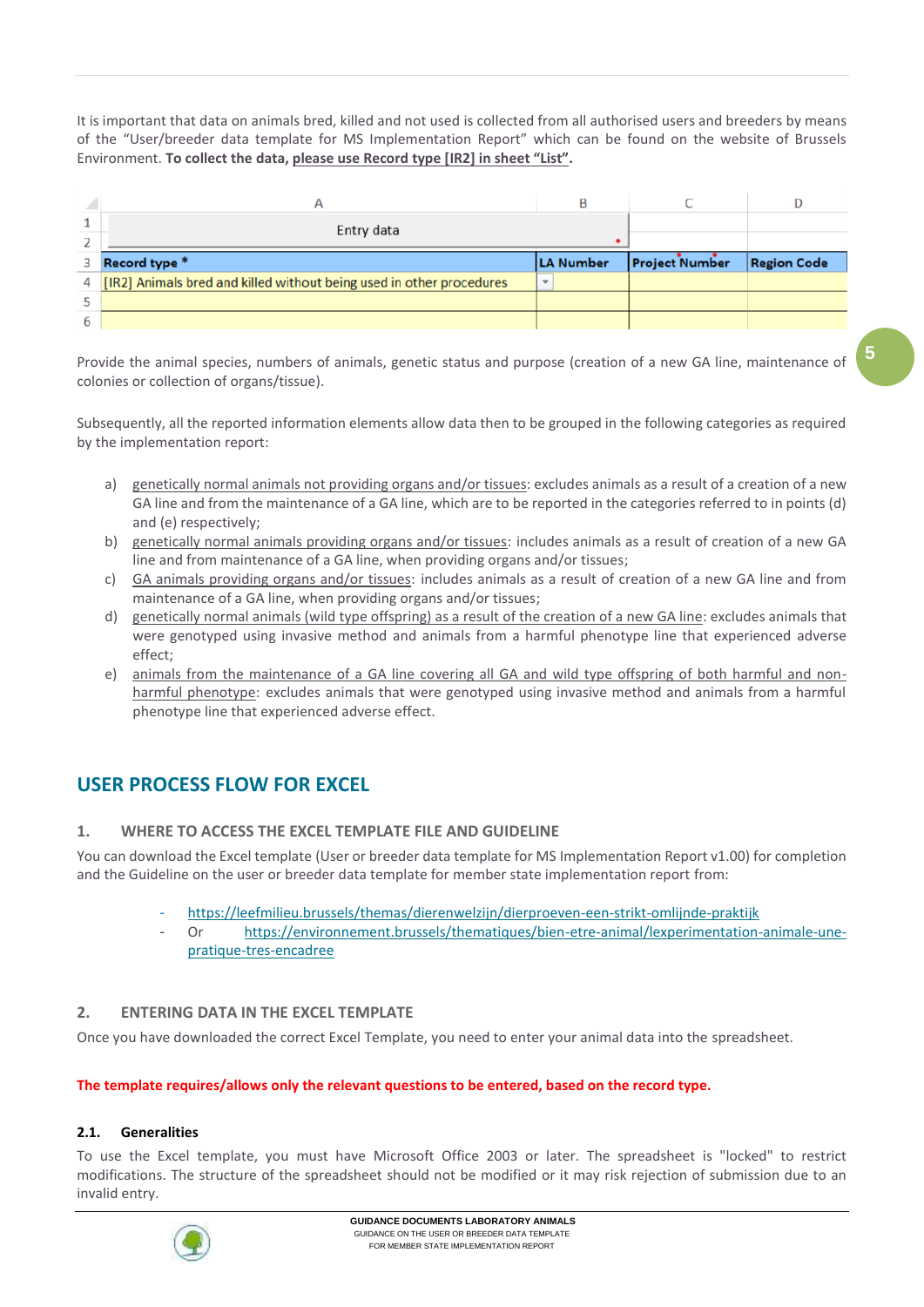#### <span id="page-6-0"></span>**2.2. The Excel Spreadsheet**

The Excel spreadsheet contains four sheets: "Establishment details", "List", "Efforts to refine" and "Validation".

The "Establishment details" sheet contains several fields, which are to be completed by the user and breeder establishments (laboratories, institution):

- **Country**
- First name
- Last name
- **Email**
- **Establishment**
- Reported year

The "List" sheet contains a total of 20 fields (represented by columns in your Excel spreadsheet) that you shall fill out with your information.

#### **All compulsory fields must be filled in. These fields will have an asterisk (\*).**

You will notice that when you choose a value from a pull down menu that contains the word "**other**", the respective field is highlighted in dark yellow. The Excel spreadsheet highlights these values to remind you that you have to complete the "Specify other"- field placed next to it.

There are two possible options for doing data entry:

- a) simple data entry (horizontal direction) see 2.3
- b) enter data using the data form (the recommended option) see 2.4

#### <span id="page-6-1"></span>**2.3. Simple Data Entry (horizontal direction)**

#### **Do not leave empty rows.**

**It is important to respect the introduction left-to-right because there are several fields that depend on the information entered in the previous cells in the Excel spreadsheet. However, depending on the value selected in "Record type" list, certain fields shall remain blank. The drop-down menu will remain empty in this case (See for example field "Genetic status" when [IR1] was selected).**

The standard setup in Excel is to press **TAB** to move your active cell to the right by one cell, and press **ENTER** to move your active cell down by one cell.

So when you want to enter data in rows just follow these steps *(detailed information about which data you have to enter can be found in paragraph 2. 4 and Annex I):*

- 1. Move to the first cell in your row **cell A4**
- 2. Choose a value from "Record type" list.
- 3. Press **TAB** to move your active cell to the right
- 4. Choose your *License number* (e.g. LA1230170) from the "LA Number" list
- 5. Press **TAB** to move your active cell to the right

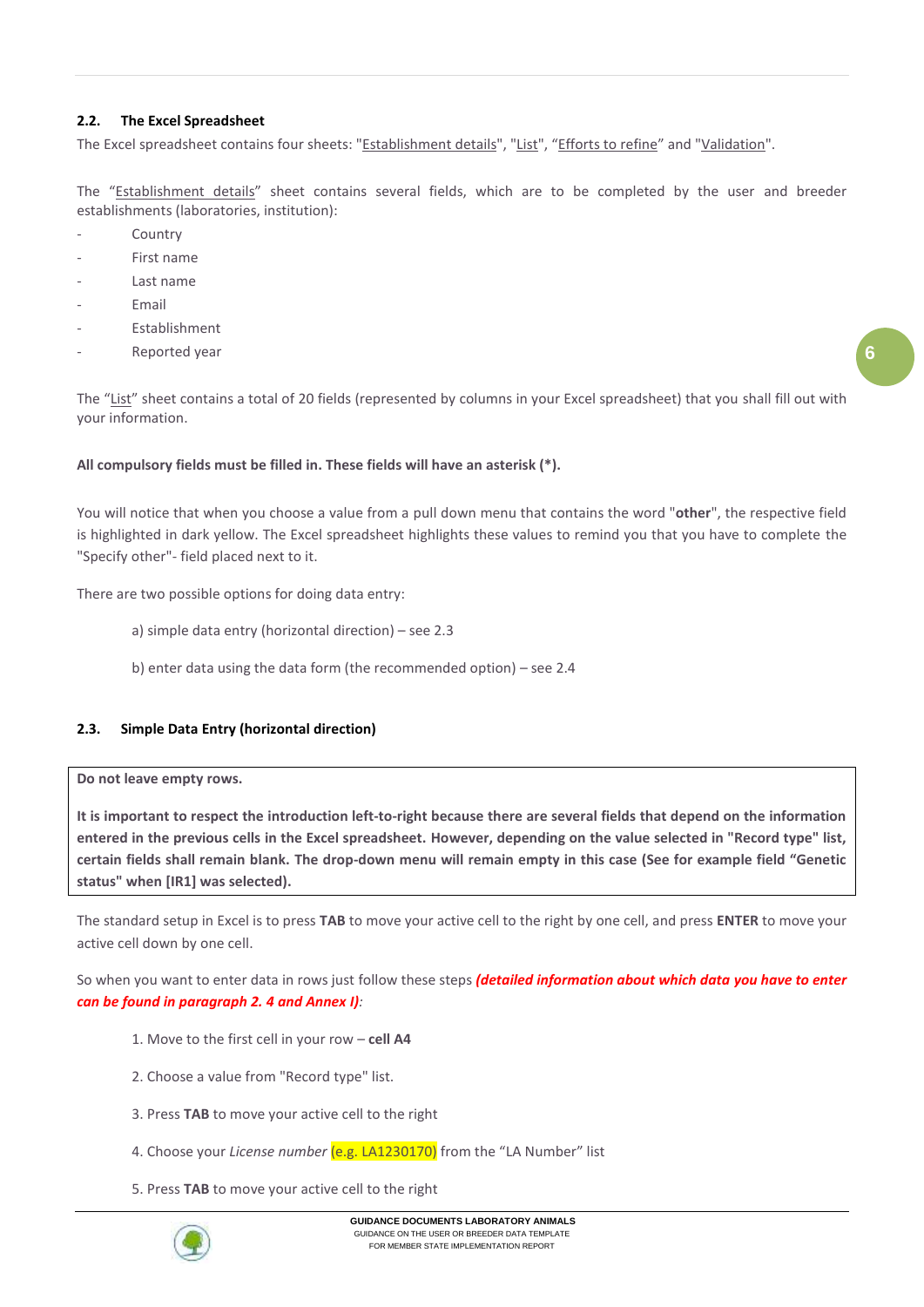6. Enter in Project Number your *Project license number (number given by the Ethical committee), if applicable*

7. Press **TAB** to move your active cell to the right

8. Choose your *Region code* from the "Region Code" list (BXL for Brussels Capital Region, VLA for Flanders Region and WAL for Walloon Region)

9. Press **TAB** to move your active cell to the right.

10. Repeat until you get to the last column

7. Press **ENTER** to move your active cell to the next row (Excel remembers which column you started from and automatically jumps one row down and all the way back to that first column)

Tip: How to use shortcut keys to make data entry faster

- $\triangleright$  Show pull down list using ALT + Down arrow
- $\triangleright$  Fill down from above using CTRL + D (copy the contents and format of the topmost cell of a selected range into the cells below)

It is possible to copy and paste rows from one Excel spreadsheet to another.

#### <span id="page-7-0"></span>**2.4. Entering Data using the Data Form**

A **data form** is a fancy phrase for a dialogue box with the fields for a single row. The form sits on top of your Excel spreadsheet and allows you enter fields per row.

You might think of it as an on screen form. Your columns headers become the form field labels.

Using this form, you can enter data faster and when you are at the end of the form, you can hit "Next" to start another row.

While the Excel data form may not make data entry any more fun, it does significantly reduce the time it takes you to enter the data.

The following steps are the individual items that you need to complete:

Step 1: Navigate to the worksheet "List"

Step 2: Click on cell A4

Step 3: Click "Entry data"

Step 4: Choose a value from "Record type" list.

Click on the down arrow. A pull-down menu appears, giving two choices: [IR1] and [IR2].

Step 5: Complete your national references in the fields LA Number, Project Number, Region Code (for both record types [IR1] and [IR2])

**LA Number:** *e.g. LA1230170, no spaces allowed between LA and the number*

**Project Number:** *number given by the Ethical committee, if applicable*. A project number is only available to those animals that were first within a project, however, then excluded from the annual statistical reporting.

Example for [IR1]: A project was submitted in which the animals would first be genotyped using surplus tissue from the marking of the animals and subsequently used (continued use). These animals were,

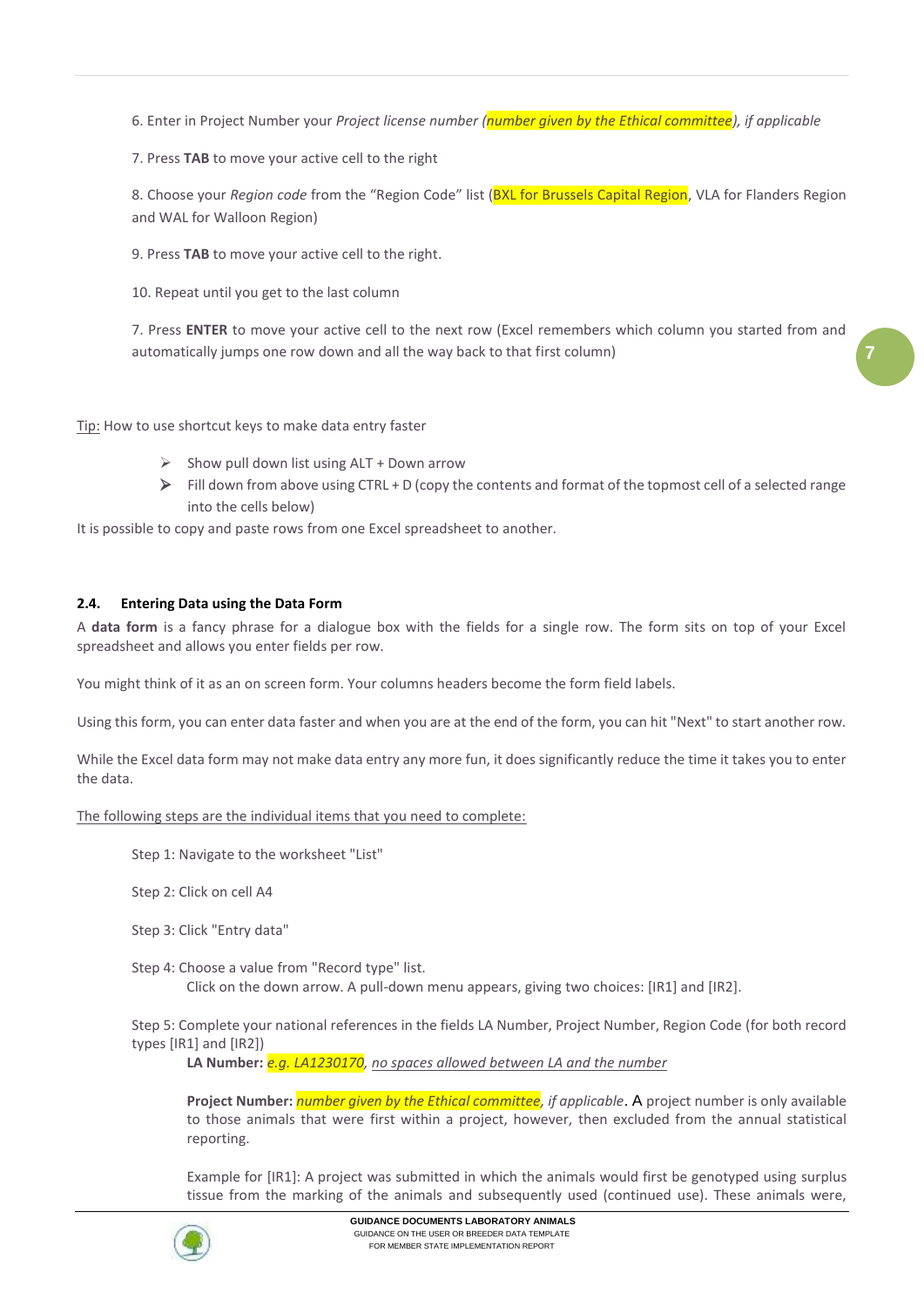however, found to be unsuitable after genotyping and were therefore no longer used. Consequently, these animals will not be reported in the annual statistics but should be reported by means of this template.

Example for [IR2] : A project authorization was obtained for the maintenance of a harmful phenotype. In that case, all unused animals that were killed without having exhibited a harmful phenotype and that were not genotyped using an invasive method must be reported under IR2. All unused animals that have been killed and that had exhibited harmful phenotype and/or that have been genotyped using invasive method (not carried out for marking) and also all used animals must be reported in the annual statistics.

**Region Code:** *BXL for Brussels Capital Region, VLA for Flanders Region and WAL for Walloon Region*

Step 6: Select the "Animal Species" (for both record types [IR1] and [IR2])

Click on the down arrow. A pull-down menu appears, giving you choices. Select the Animal Species that you need.

When in "Animal Species" the user chooses a value that contains the word – other - the user must specify in the "Specify other" field, what species was used exactly. Please use the **scientific name** (Latin) for this. Please specify if **early stages** were used e.g. larval forms (for fish, amphibian) (once they become capable of independent feeding) or foetal forms (offspring shall be reported when they are an integral part of the procedure; only animals that are born, including by Caesarean section, and live are to be counted). This is a conditional field based on "Animal Species" data element.

Step 7: Type the "Number of animals" (for both record types [IR1] and [IR2]). It must be a whole positive number.

- Step 8: Select "Genetic status" (only for record type [IR2]) Click on the down arrow. A pull-down menu appears only when you selected [IR2]. Select the appropriate Genetic Status.
- Step 9: Select "Creation of a new GA Line" (only for record type [IR2]) Click on the down arrow. A pull-down menu appears only when you selected [IR2], giving two choices: Yes and No.
- Step 10: Select "Maintenance of colonies" (only for record type [IR2]) Click on the down arrow. A pull-down menu appears only when you selected [IR2], giving two choices: Yes and No. However, if "Yes" was already indicated in the previous entry (creation of a new GA line), only "No" will be possible as an option.
- Step 11: Select "Collection of organs/tissue" (only for record type [IR2]) Click on the down arrow. A pull-down menu appears only when you selected [IR2], giving two choices: Yes and No.
- Step 12: Select "Method of tissue sampling" (only for record type [IR1])
	- Click on the down arrow. A pull-down menu appears only when you selected [IR1], giving you choices(*e.g. [ST1] Surplus from the marking of an animal via ear punch).* Select the method of tissue sampling that you need. If different methods of genotyping have been carried out within the same project, these different methods should be mentioned in different lines<sup>1</sup> (as for example is done for different severity grades within a project in the annual statistics). E.g. if 200 animals are used in a project and 10 are genotyped by observation under special lighting and 190 by hair sampling you have to enter 2 different lines despite that all other parameters remain the same. If out of these 200 animals 10 have been genotyped by blood sampling (**invasive** genotyping for which a project authorisation is required), these 10 animals can under no circumstances be recorded using this template, as they, should have been included in the annual statistical report.

If you select a [**NG4 code**] in method of tissue sampling you should go to Step 13. If not go directly to Step 14.

Please note also that for animals whose tissue sampling is carried out with an invasive method, the severity related ONLY to the tissue sampling has to be entered (Severity of genotyping).



l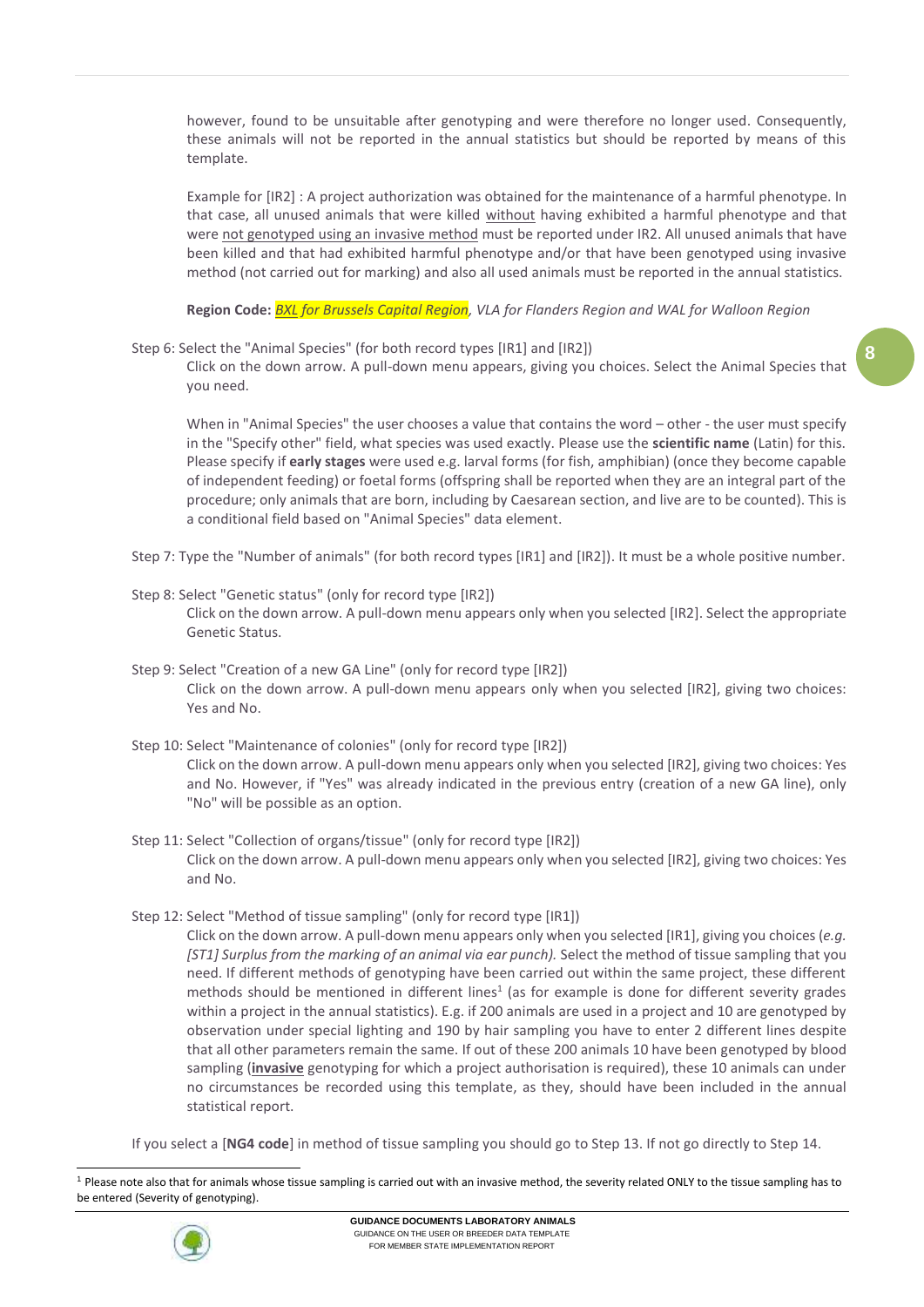Step 13: Select "Specify other method" (only for record type [IR1]) If you select "[NG4] Non-invasive genotyping: other", then, in the "Specify other method" field, you need to specify what method was used. In 'Specify other method', a specific method shall be described by which the tissue samples were taken from the animal, e.g. a new technique applied to the animal. Please note that any method that is invasive can only be carried out under project authorisation and subsequently reported using annual statistical reporting template.

- Step 14: Complete "Comments" field (for both record types [IR1] and [IR2]) "Comments" allows a data entry of additional relevant information. It can be used for justification of input data, etc.
- Step 15: Complete "Field 1 to 6" (for both record types [IR1] and [IR2]) These additional national fields (columns Z to AE) are used for various national reporting interests. In the Brussels-Capital Region, **no additional fields were determined**. Consequently, these columns should be left empty.

Step 16: Click Save to **save** the row data you just entered or **Save & Duplicate** to save the row data and to create a new row below to facilitate entry of rows containing very similar data, for example varying only in the numbers of animals or the method of tissue sampling.

Step 17: Click Next > to pass to the next row (row 5)

Tip: If you want to jump to a specific row, then you need to type the number of row in the "Current Row" field and after click "Go!".

#### <span id="page-9-0"></span>**2.5. Reporting no data**

Reporting "No data" is possible. This allows a user or breeder to report that no tissue sampling (non-invasive genotyping or from surplus tissue) was carried out or that no animals were bred and killed without being used in other procedures.

The "Establishment details" sheet therefore contains a checkbox with "NO [IR1] OR [IR2] DATA TO REPORT ". This will give the authority the opportunity to control that all establishments have fulfilled their reporting obligation.

#### <span id="page-9-1"></span>**2.6. Recommended File Name**

When you finish entering your data, don't forget to "Save"/"Save as" your file.

Recommended file name: IR "year" "Licence number" (e.g. **IR\_2022\_LA1230170)** 

#### <span id="page-9-2"></span>**3. CHECK DATA IN THE EXCEL TEMPLATE + HOW TO DEAL WITH ERRORS**

Prior to saving your Excel spreadsheet, we strongly suggest using the "**Validate**" utility to check your entered data.

If you have finished data entry, or at any stage when you want to check if your introduced data are correct, you can go to "Validation" worksheet and click "Validate". Excel will advise you if your data structure is correct or not, and which rows have **errors or warnings**. Additionally, all fields with errors are filled in red and all fields with warnings are filled in orange. This is the data you need to check and correct. Entering a value that is not in the list provided, will also cause an error message.

Once you have fixed the errors in your spreadsheet rows you can click again "Validate". The validation process will start again and every cell that had an error, which has been corrected, would be back to its normal colour.

If you do not want to check your data again but you want to return the cell format to normal, click "Clean Validation" and every cell will recover its original colour.

The validation option within the Excel file is only suitable to confirm initial structure completeness.

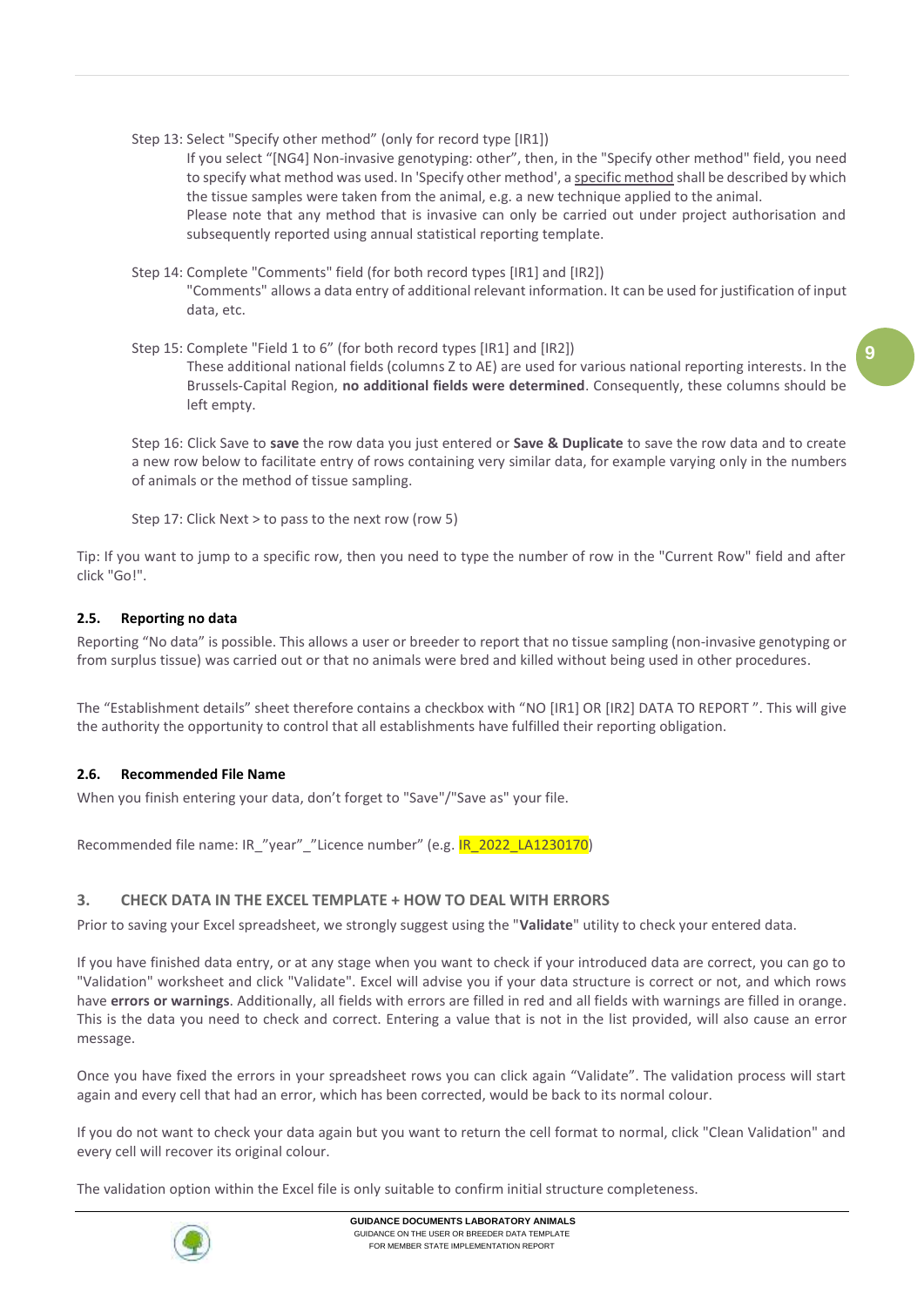#### <span id="page-10-0"></span>**4. HOW TO SUBMIT THE FILE TO THE NATIONAL DATA PROVIDER**

Once the Quality Control has been carried out, each user shall provide the implementation report data (relating to tissue sampling and animals bred and killed without being used in other procedures in his establishment during the past calendar year) **to the Ethical Committee** to which the institution is affiliated.

Afterwards, the Ethical Committee sends the Excel Files by email to: [Labo.bea.dwz@leefmilieu.brussels](mailto:Labo.bea.dwz@leefmilieu.brussels)

The Excel File should arrive in the mailbox on **the 31st of January of each year at the latest.**

#### <span id="page-10-1"></span>**5. SUMMARY**

<span id="page-10-2"></span>

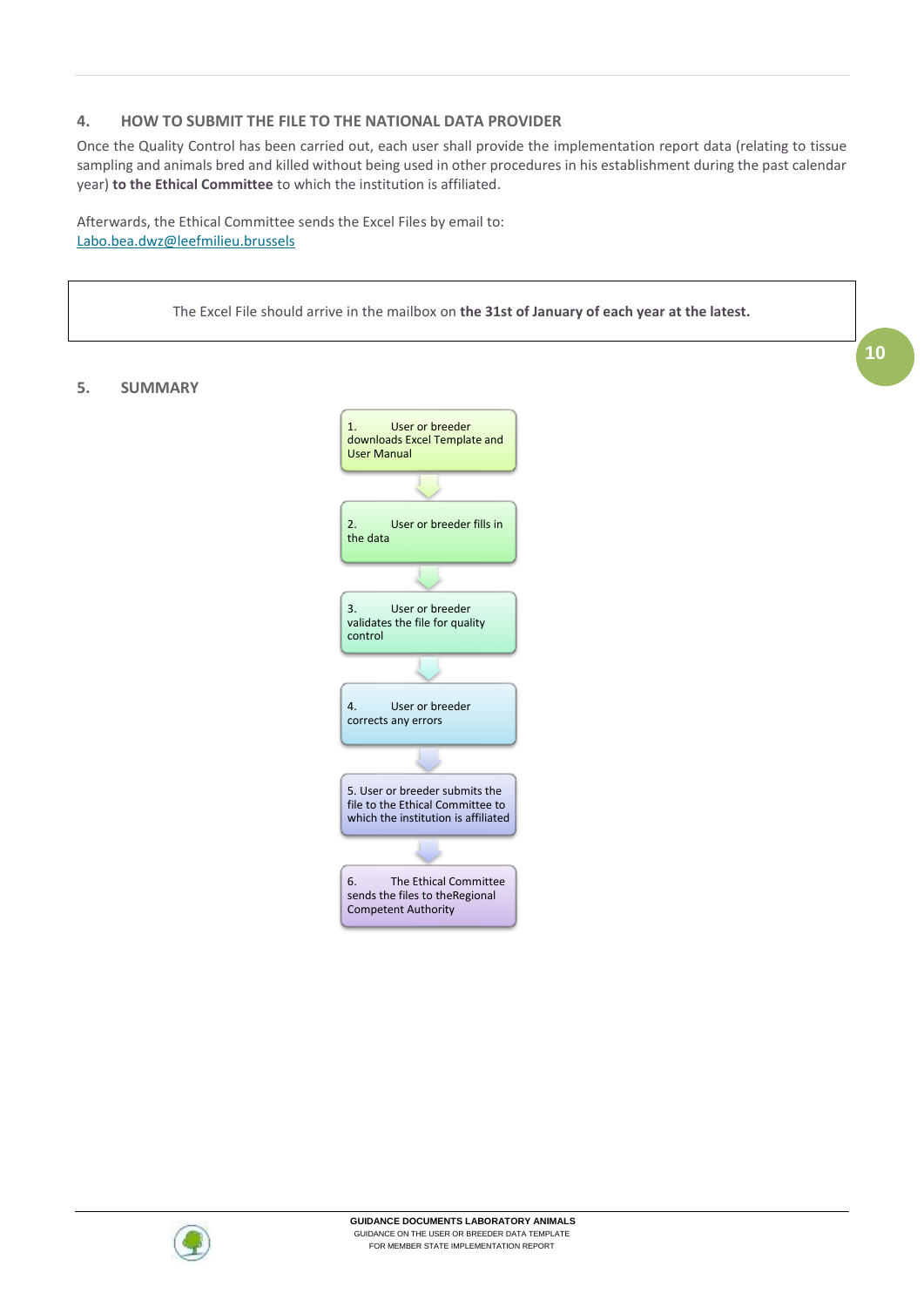## **ACKNOWLEDGEMENTS**

**We would like to thank the following people for their contribution to this guideline:**

#### **From Leefmilieu Brussel / Bruxelles Environnement**

- Mr. Fabrice Peeters (head of the Department Animal Welfare)
- **Mrs. Inge Decorte**
- **Mrs. Sylvie Straetmans**

#### **For further information please contact:**

*Departement Dierenwelzijn Havenlaan 86C bus 3000 B-1000 Brussel*

*Email:* **labo.bea.dwz@environnement.brussels**



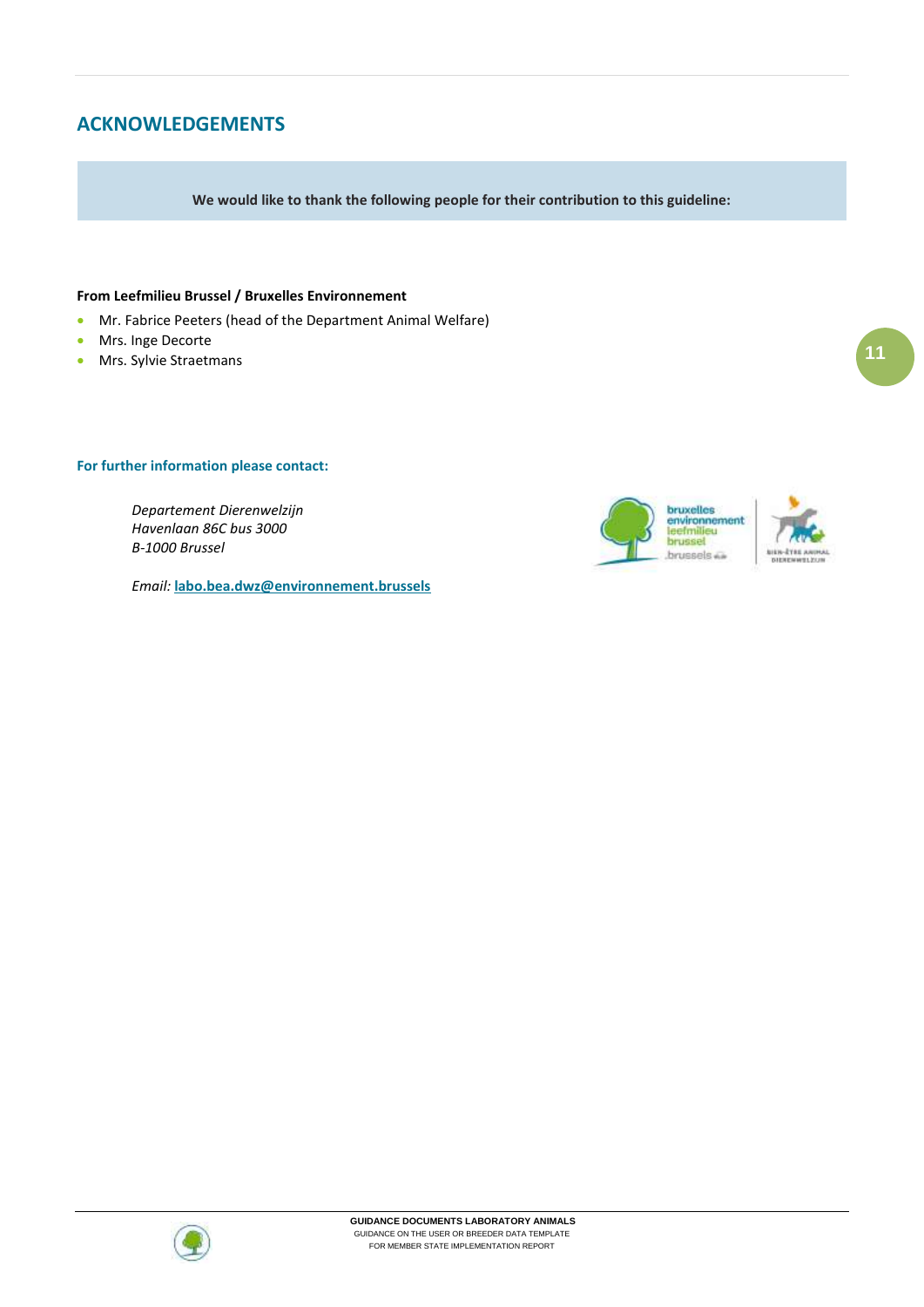## **ANNEX I: REPORTING DATA DICTIONARY**

The data dictionary describes the data elements specifically required for Member States reporting under the Directive 2010/63/EU.

<span id="page-12-0"></span>

| <b>Data Element</b>   | <b>Definition</b>                                                                                                      | Example                      | <b>Comments</b>                                                                                                                                                                                                                                               | <b>Validation and Business Rule(s)</b>                                                                                                                                                  |
|-----------------------|------------------------------------------------------------------------------------------------------------------------|------------------------------|---------------------------------------------------------------------------------------------------------------------------------------------------------------------------------------------------------------------------------------------------------------|-----------------------------------------------------------------------------------------------------------------------------------------------------------------------------------------|
| Record type           | Provision of information on the<br>implementation<br>of<br>Directive<br>2010/63/EU                                     | [IR1]                        |                                                                                                                                                                                                                                                               | This is a required field, fixed list                                                                                                                                                    |
| LA number             | Field to be completed for national<br>further reference                                                                | LA1230170                    | Choose your License number (e.g.<br>LA1230170) from the "ID1" list.                                                                                                                                                                                           | This field is required.                                                                                                                                                                 |
| Project number        | Field to be completed for national<br>further reference                                                                | 586N, 2017-44,<br>18-212-01, | Enter the Project license number<br>(number given by the Ethical<br>committee).                                                                                                                                                                               | This field is required.<br>Please note: not all records will<br>have project licence number e.g.,<br>breeders of non-GA animals when<br>recording animals bred, killed and<br>not used. |
| Region Code           | Field to be completed for national<br>further reference                                                                | <b>BXL</b>                   | Choose your Region code from the<br>"ID3" list (BXL for Brussels Capital<br>Region, VLA for Flanders Region and<br>WAL for Walloon Region).                                                                                                                   | This field is required.                                                                                                                                                                 |
| <b>Animal Species</b> | The species of animal used during<br>breeding/sampling.<br>Both the common name and<br>scientific names are presented. | [A1] Mice (Mus<br>musculus)  | The following species are considered<br>"Non-human primates":<br>- [A18] Prosimians (Prosimia)<br>- [A19] Marmosets and tamarins (eg.<br>Callithrix jacchus)<br>- [A20] Cynomolgus monkey (Macaca<br>fascicularis)<br>[A21] Rhesus monkey (Macaca<br>mulatta) | This is a required field, fixed list.                                                                                                                                                   |

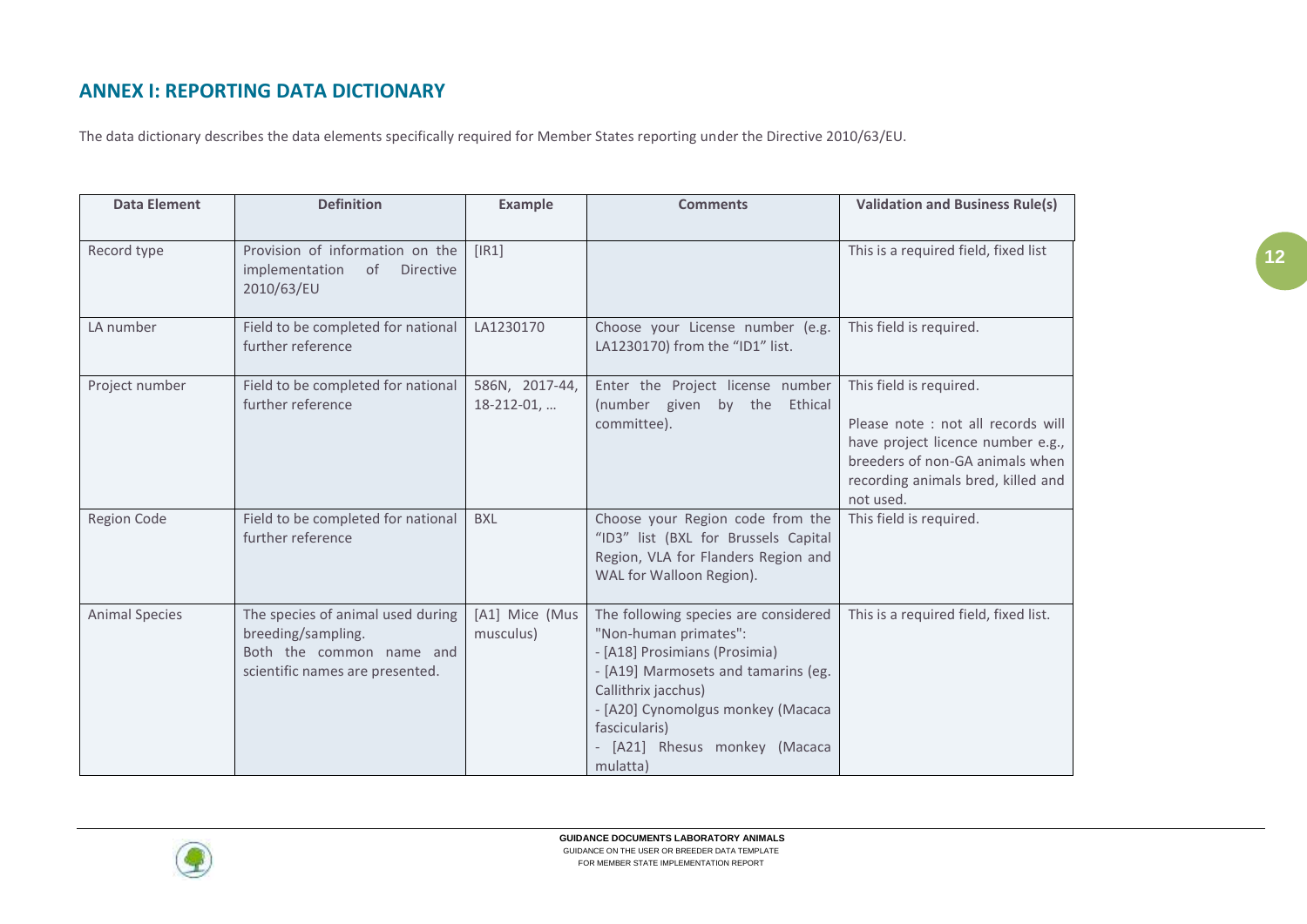|                            |                                                                                                                                                           |                                 | - [A22] Vervets ( Chlorocebus spp.<br>usually either<br>pygerythrus<br>or<br>sabaeus)<br>- [A23] Baboons (Papio spp.)<br>- [A24] Squirrel monkey (eg. Saimiri<br>sciureus)<br>- [A25-1] Other species of New World<br>monkeys (other species of Ceboidea)<br>- [A25-2] Other species of Old World<br>(other<br>monkeys<br>species<br>of<br>Cercopithecoidea)<br>- [A26] Apes (Hominoidea) |                                                                                                                                                                                                                                                                |
|----------------------------|-----------------------------------------------------------------------------------------------------------------------------------------------------------|---------------------------------|-------------------------------------------------------------------------------------------------------------------------------------------------------------------------------------------------------------------------------------------------------------------------------------------------------------------------------------------------------------------------------------------|----------------------------------------------------------------------------------------------------------------------------------------------------------------------------------------------------------------------------------------------------------------|
| Specify other              | <b>Other Animal Species</b>                                                                                                                               | Lissotriton<br>helveticus       | Please use the scientific name (Latin).<br>Please specify if early stages were<br>used e.g. larval forms (for fish,<br>amphibian) or foetal forms.                                                                                                                                                                                                                                        | Optional field.<br>This is a conditional field based on<br>"Animal Species" data element.<br>When in "Animal Species" the user<br>chooses a value that contains the<br>word $-$ other - the user must<br>specify what species was used<br>exactly.             |
| Number of Animals          | Indicate how many animals are<br>used in the research/experiment.                                                                                         | 6                               | It must be a whole positive number.                                                                                                                                                                                                                                                                                                                                                       | This is a required field.                                                                                                                                                                                                                                      |
| Genetic status             | Types of genetic alterations.<br>Indicate<br>if<br>animals<br>were<br>genetically altered or not in the<br>research/experiment<br>and<br>alteration type. | [GS1]<br>Genetically<br>altered |                                                                                                                                                                                                                                                                                                                                                                                           | This is a required field for 'Record<br>type' 'Animals bred and killed<br>without being used in other<br>procedures', fixed list.<br>Genetic status must be empty for<br>'Tissue sampling (non-invasive<br>genotyping or from surplus tissue)'<br>record type. |
| Creation of new GA<br>line | Creation of new<br>genetically<br>altered (GA) animals.                                                                                                   | <b>No</b>                       |                                                                                                                                                                                                                                                                                                                                                                                           | This is a required field for 'Record<br>type' 'Animals bred and killed                                                                                                                                                                                         |

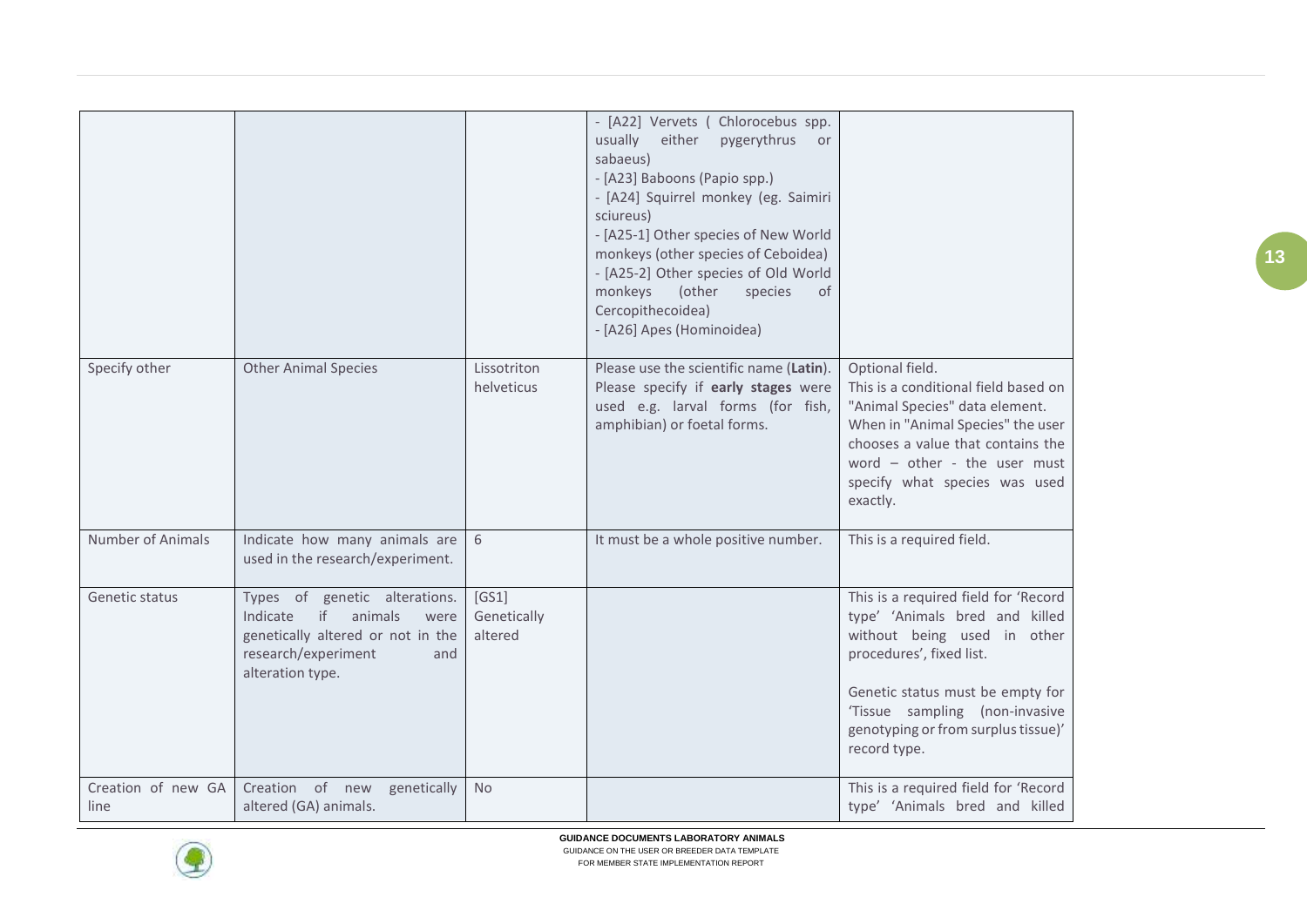|                                   | Choose whether a new genetic<br>was created<br>in the<br>line<br>research/experiment or not. |                                                 | without being used in other<br>procedures', fixed list.<br>Genetic status must be empty for<br>'Tissue sampling (non-invasive<br>genotyping or from surplus tissue)'<br>record type.                                                                           |
|-----------------------------------|----------------------------------------------------------------------------------------------|-------------------------------------------------|----------------------------------------------------------------------------------------------------------------------------------------------------------------------------------------------------------------------------------------------------------------|
| Maintenance of colonies           | Choose whether colonies were<br>maintained<br>in<br>the<br>research/experiment or not.       | <b>No</b>                                       | This is a required field for 'Record<br>type' 'Animals bred and killed<br>without being used in other<br>procedures', fixed list.<br>Genetic status must be empty for<br>'Tissue sampling (non-invasive<br>genotyping or from surplus tissue)'<br>record type. |
| Collection<br>of<br>organs/tissue | Choose whether organs or tissue<br>were/was collected in the<br>research/experiment or not.  | <b>No</b>                                       | This is a required field for 'Record<br>type' 'Animals bred and killed<br>without being used in other<br>procedures', fixed list.<br>Genetic status must be empty for<br>'Tissue sampling (non-invasive<br>genotyping or from surplus tissue)'<br>record type. |
| Method<br>of tissue<br>sampling   | Select the method of tissue<br>sampling                                                      | [IG3]<br>Invasive<br>genotyping: tail<br>biopsy | This is a required field for 'Tissue<br>sampling<br>(non-invasive<br>genotyping or from surplus tissue)'<br>record type. Fixed list.<br>Dropdown: user can select<br>between<br>(non)<br>invasive<br>genotyping and surplus.                                   |

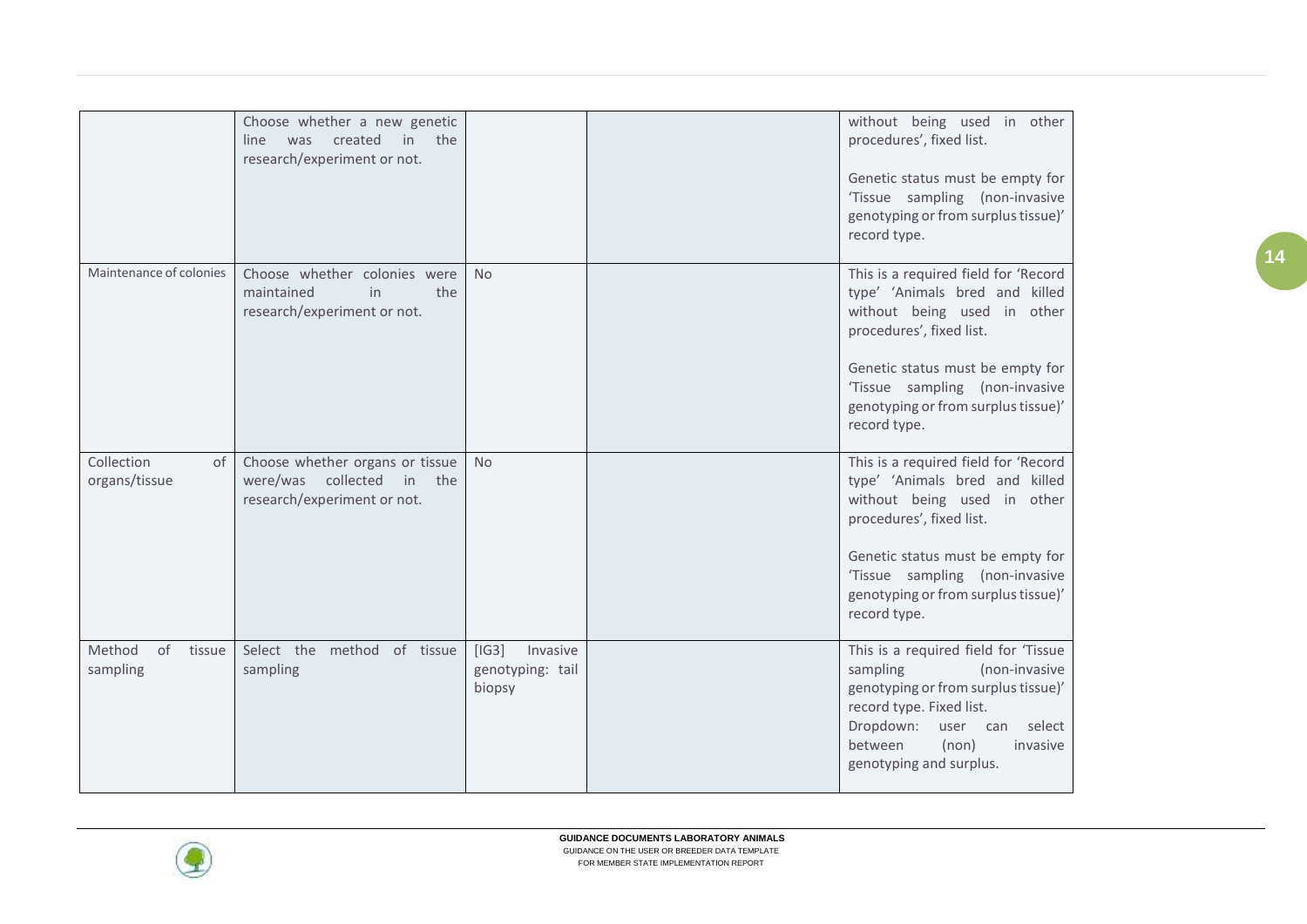|                      |                                                                                   |                                                                                                                                                                                                                                                                             | Method of tissue sampling must<br>be empty for 'Animals bred and<br>killed without being used in other<br>procedures' record type.                                                                                                                                                                                                                                                                                                                                                                                       |
|----------------------|-----------------------------------------------------------------------------------|-----------------------------------------------------------------------------------------------------------------------------------------------------------------------------------------------------------------------------------------------------------------------------|--------------------------------------------------------------------------------------------------------------------------------------------------------------------------------------------------------------------------------------------------------------------------------------------------------------------------------------------------------------------------------------------------------------------------------------------------------------------------------------------------------------------------|
| Specify other method | <b>Other Method</b>                                                               | If you select "other", then, in the<br>"Specify other" field, you need to<br>specify what the other Method was.                                                                                                                                                             | Optional field.<br>This is a conditional field based on<br>"Method of tissue sampling" data<br>element.<br>When in "Method of tissue<br>sampling" the user chooses a<br>value that contains the word $-$<br>other - the user can specify what<br>method was used exactly.<br>Please note: invasive tissue<br>sampling methods should never<br>be recorded under this category as<br>invasive tissue sampling always<br>requires a project authorisation.<br>As a result it will be recorded in the<br>annual statistics. |
| Comments             | Allow a data entry of additional<br>relevant information                          | This field allows a data entry of<br>additional relevant information. It<br>can be used for justification of input<br>data, etc.                                                                                                                                            | This field is optional.                                                                                                                                                                                                                                                                                                                                                                                                                                                                                                  |
| Field 1              | Allow data entry of additional<br>relevant information as per MS<br>instructions. | will<br>comments<br>not<br>be<br><b>The</b><br>automatically processed by the<br>application, but are visible to a user<br>handling the submission file. The<br>comment can be used for whatever<br>purpose they can be judged useful:<br>justification of input data, etc. | This field is not required by<br><b>Brussels Environment.</b>                                                                                                                                                                                                                                                                                                                                                                                                                                                            |

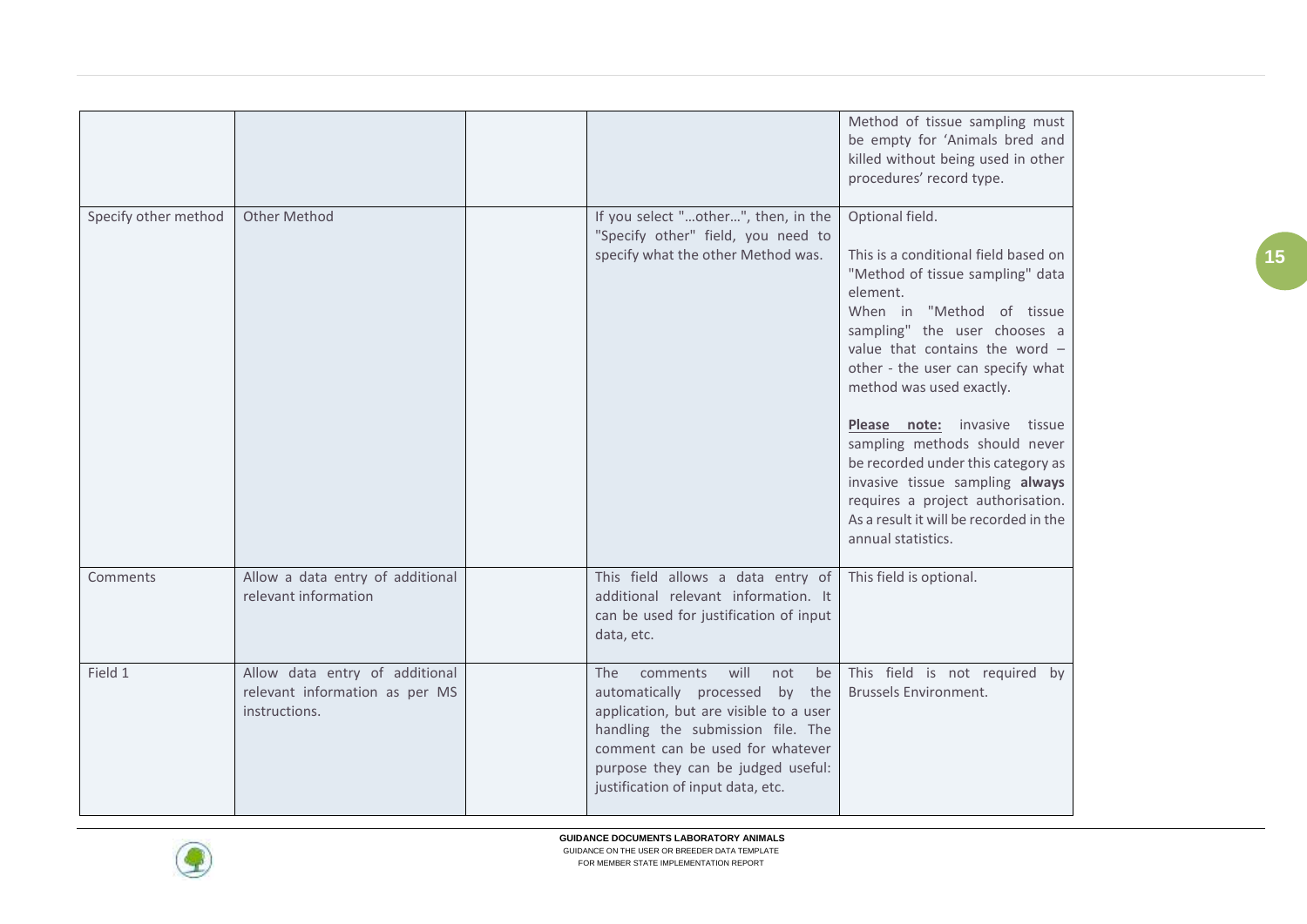| Field 2 | Allow data entry of additional<br>relevant information as per MS<br>instructions. | <b>The</b><br>comments<br>will<br>not<br>be<br>automatically processed by the<br>application, but are visible to a user<br>handling the submission file. The<br>comment can be used for whatever<br>purpose they can be judged useful:<br>justification of input data, etc. | This field is not required by<br><b>Brussels Environment.</b> |
|---------|-----------------------------------------------------------------------------------|-----------------------------------------------------------------------------------------------------------------------------------------------------------------------------------------------------------------------------------------------------------------------------|---------------------------------------------------------------|
| Field 3 | Allow data entry of additional<br>relevant information as per MS<br>instructions. | comments<br>will<br>The l<br>not<br>be<br>automatically processed by the<br>application, but are visible to a user<br>handling the submission file. The<br>comment can be used for whatever<br>purpose they can be judged useful:<br>justification of input data, etc.      | This field is not required by<br><b>Brussels Environment.</b> |
| Field 4 | Allow data entry of additional<br>relevant information as per MS<br>instructions. | will<br>The l<br>comments<br>not<br>be<br>automatically processed by<br>the<br>application, but are visible to a user<br>handling the submission file. The<br>comment can be used for whatever<br>purpose they can be judged useful:<br>justification of input data, etc.   | This field is not required by<br><b>Brussels Environment.</b> |
| Field 5 | Allow data entry of additional<br>relevant information as per MS<br>instructions. | will<br>The l<br>comments<br>not<br>be<br>automatically processed by the<br>application, but are visible to a user<br>handling the submission file. The<br>comment can be used for whatever<br>purpose they can be judged useful:<br>justification of input data, etc.      | This field is not required by<br><b>Brussels Environment.</b> |
| Field 6 | Allow data entry of additional<br>relevant information as per MS<br>instructions. |                                                                                                                                                                                                                                                                             | This field is not required by<br><b>Brussels Environment.</b> |